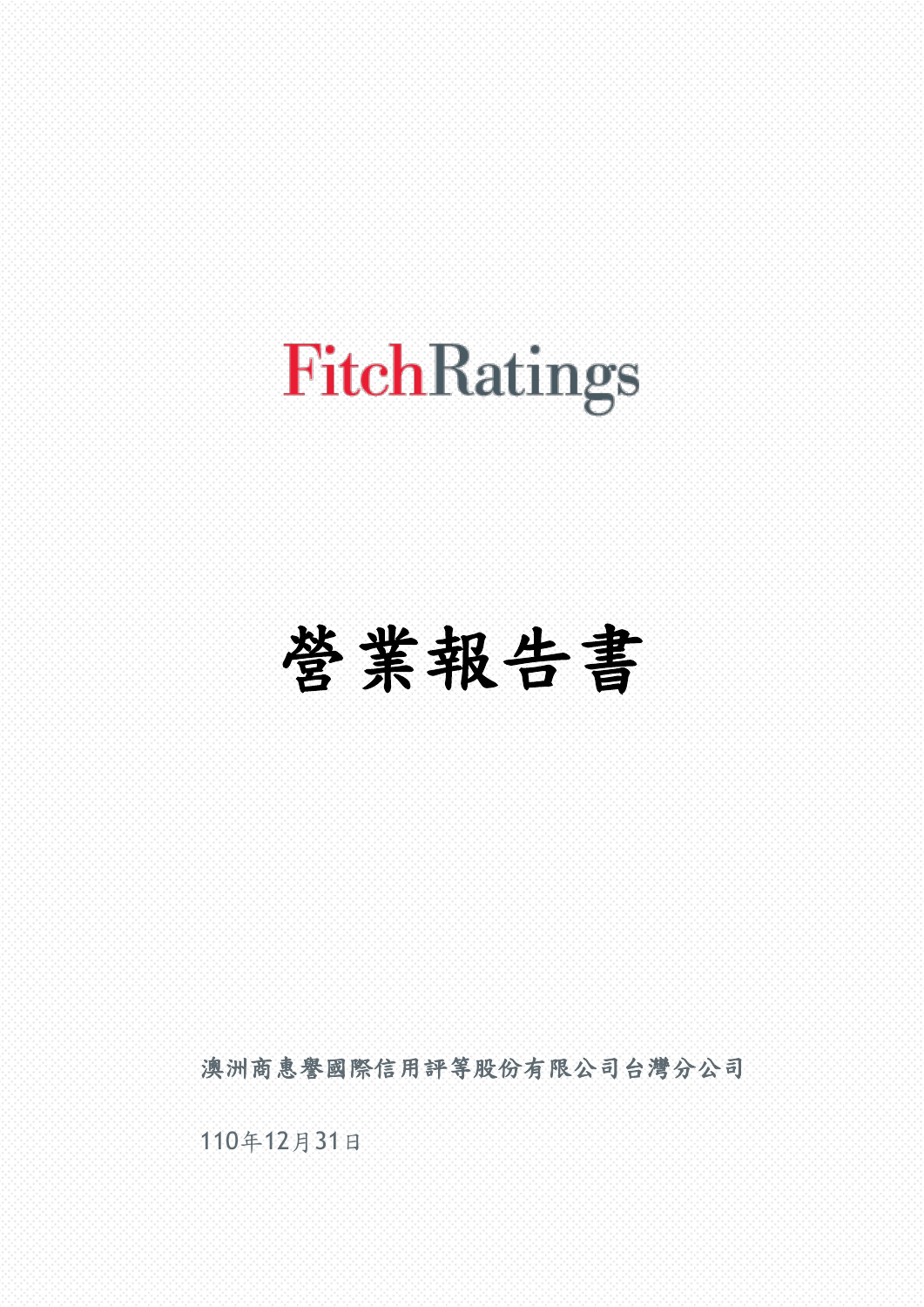### 一、公司簡介

 惠譽集團是領導全球的金融資訊服務者,業務遍及 30 多個國家。由惠譽國際信用評等公司(Fitch Ratings, 惠譽),Fitch Solution,和 Fitch Learning 所組成。股東為赫斯特公司(Hearst Corporation),雙總部設在倫 敦和紐約。

惠譽是信用評等、評論與研究報告之領先者。致力於透過獨立、具前瞻性的信用意見提供超越評等之價值, 且憑藉豐富的區域市場經驗與信用市場之專業知識提供全球觀點。這些脈絡的分析、透視與見解幫助投資 人一世紀以來的資金成長,對於重要的信用判斷更深具信心。

 惠譽台灣分公司於 91 年 10 月 29 日認許設立,92 年 2 月 18 日取得信用評等事業分支機構營業執照。103 年 7 月經濟部核准惠譽信評台灣分公司之總公司由英商惠譽變更為澳洲商惠譽,並於 103 年 8 月經金管會 核准換發營業執照。



惠譽台灣分公司之組織系統如下:

- 依「證券暨期貨市場各服務事業建立內部控制制度處理準則」第 38 條規定,外國事業在中華民國 境內分支機構者,規定應由董事會或監察人處理之事項,得由該外國事業董事會授權之在中華民 國境內分支機構負責人處理。

### 二、營運概況

(一) 評等準則(方針、方法、模型及假設)與前一年度變動內容及評等之影響:請參閱【附件一】。

- (二) 本分公司 110 年度並無委外作業。
- (三) 前一年度已公布之信用評等結果及信用評等異動資訊:請參閱【附件二】。 。
- (四) 近十年違約等級比率與評等變動矩陣分析:請參閱【附件三】。
- (五) 本分公司 110 年度並無客戶及其關係企業合併對年營業收入貢獻超過 10%之情形。

### 三、財務概況

 110 年度信用評等收入占總營業收入比例、信用評等服務以外其他營業收入占總營業收入比例: 信用評等收入占總營業收入 100%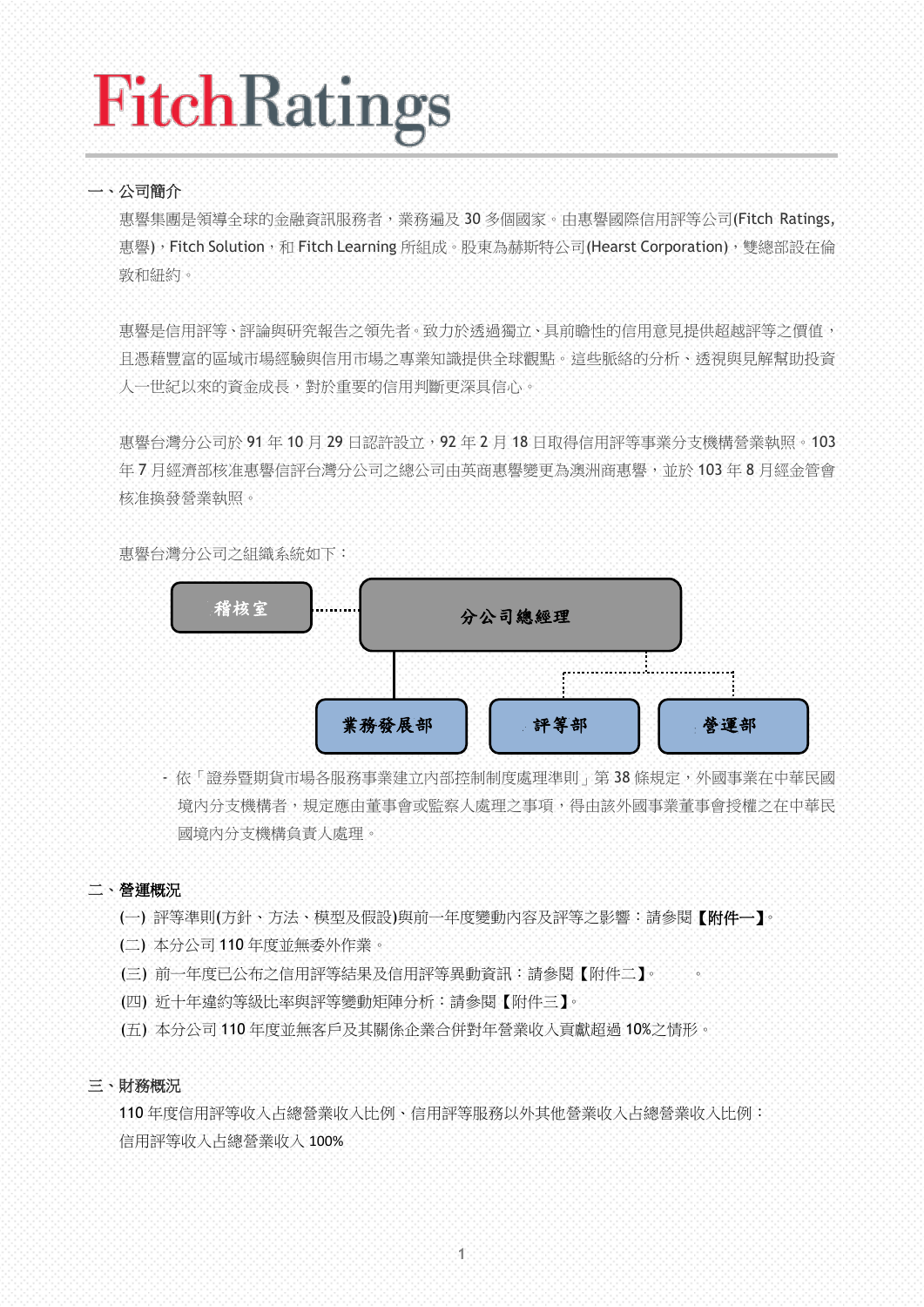### 四、財務狀況及經營結果之檢討分析

(一) 營業收入

 營業收入總額較去年(民國 109 年) 減少 7.79%,主要是因為提供與集團其他子公司的國際評等分析服 務所獲之服務收入減少。

(二) 營業費用

營業費用較去年(民國 109 年)增加 11.54%。主要是因為人事成本與銷管費用增加。

(三) 營業淨利

因為對集團其他子公司提供國際評等服務減少,營業淨利較去年(民國 109 年)減少 18.2%。

 (四) 本年度稅後淨利 較民國 109 年淨收入下降 18.15%。

### 五、風險管理事項

包括惠譽在內的惠譽集團制定風險管理框架以確保各項活動之進行均遵守董事會核准的政策和程序。這些 政策和程序反映集團的風險承受能力,旨在保護集團的盈利能力,資產負債與良好聲譽。

風險管理框架規範惠譽全球風險管理的總體方法,風險管理程序則進一步制訂風險管理的詳細程序。個別 附屬公司則輔以額外步驟,以符合地方法規之要求。

除制訂程序以管理風險,集團風險管理框架亦確立持份者(包括董事會、執行長、風控長、及風險擁有人), 及其於風險管理程序之職責。

### 主要風險管理包含

### ▪ 確保評等質量以降低信譽風險

董事會(Fitch Ratings Ltd and Fitch Ratings Inc.)與首席信用評等管理主管(Chief Credit Officer)、首席 評等方法管理主管(Chief Criteria Officer)及高級分析管理主管(senior analytical management staff)定 期召開會議,討論主要評等趨勢與驅動因子,包括宏觀經濟因素,評等方法改變和評等變動與違約等數 據。這些報告與相關討論提供獨立董事全方位評估整體評等作業內部品質控制系統之效能。

### ▪ 合規風險及法律風險

- 環球合規小組負責 (1) 監控惠譽對政策和程序的合規狀況,這些政策和程序反映了惠譽所適用的法律 /法規;(2) 辨識並預防員工在持有證券和進行交易活動有可能產生的潛在的利益衝突;(3) 測試避免 和管理利益衝突的控制措施; (4) 管理惠譽的政策, 程序和合規培訓框架。
- 董事會負責監察用作辨認、預防、排除或管理與揭露利益衝突的措施的有效性。
- 董事會覆核 (1) 高級管理人員的報告,以審查惠譽人員行為準則與政策的有效性;(2) 首席合規主管 (Chief Compliance Officer)的評估報告,以審查預防利益衝突相關之政策與訓練計劃之完整與有效性。
- 法務部門負責處理涉及法律問題的事宜。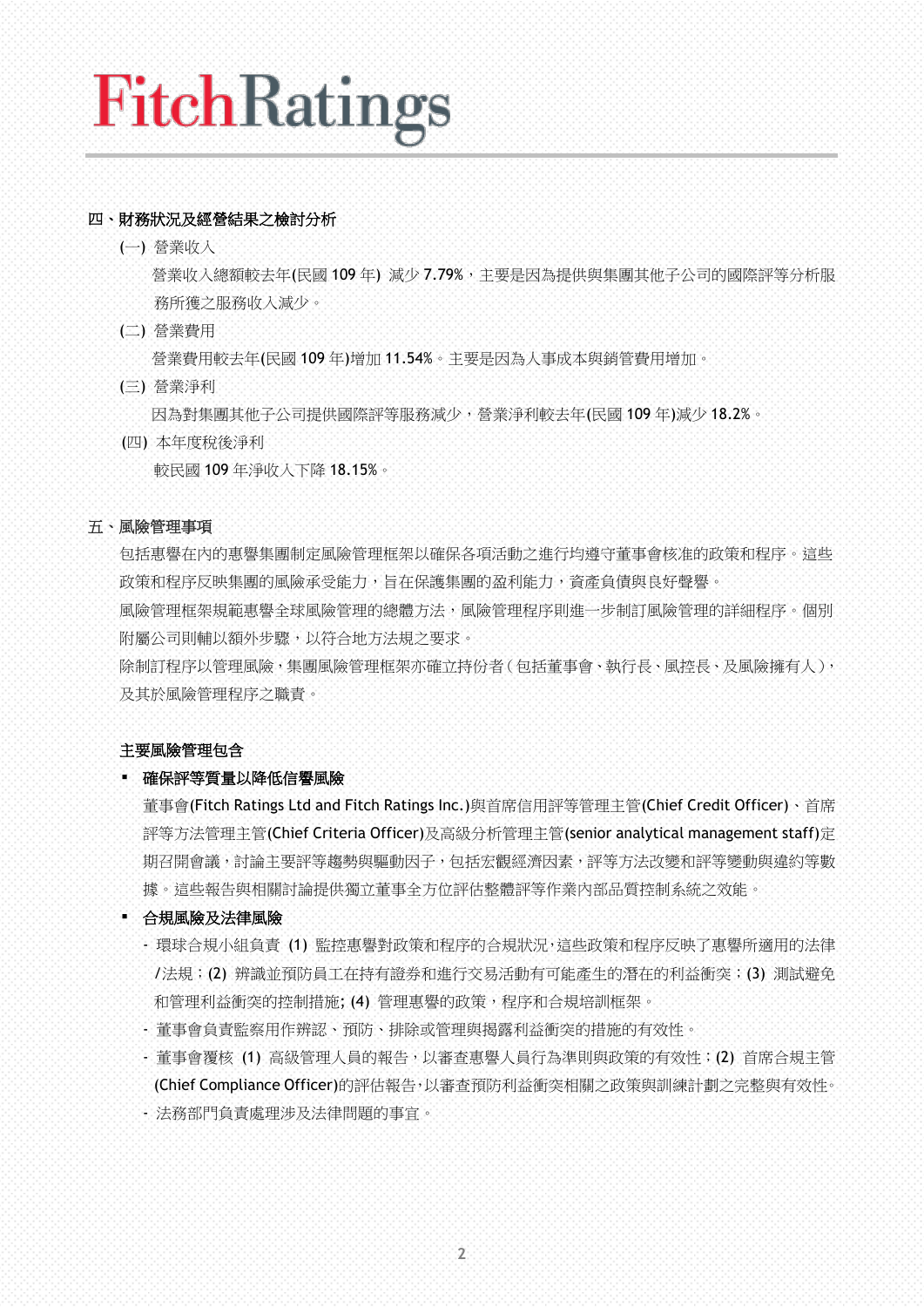### ▪ 作業風險

惠譽作業風險監督政策、程序和控管措施以管理作業操作損失的相關風險,包括以下項目:

- 銷售、合約和財務風險
- 合規和法規風險
- 人員風險
- 資訊科技風險
- 持續作業營運和災難損害復原風險
- 行銷和通訊風險
- 評等流程風險
- 第三方供應商風險

惠譽已建立作業風險委員會 (ORC) 以管理並監督本公司作業風險,該委員會向董事會提出年度報告並 提供每季摘要更新。ORC 由惠譽內部相關高級管理人員組成,每季舉行會議監督多項作業風險類別的 風險狀況。ORC 會進行年度作業風險評估,並將其提交給董事會。ORC 由首席風險主管擔任主席。

### 六、訴訟或非訟事件:無。

### 七、特別記載事項:無。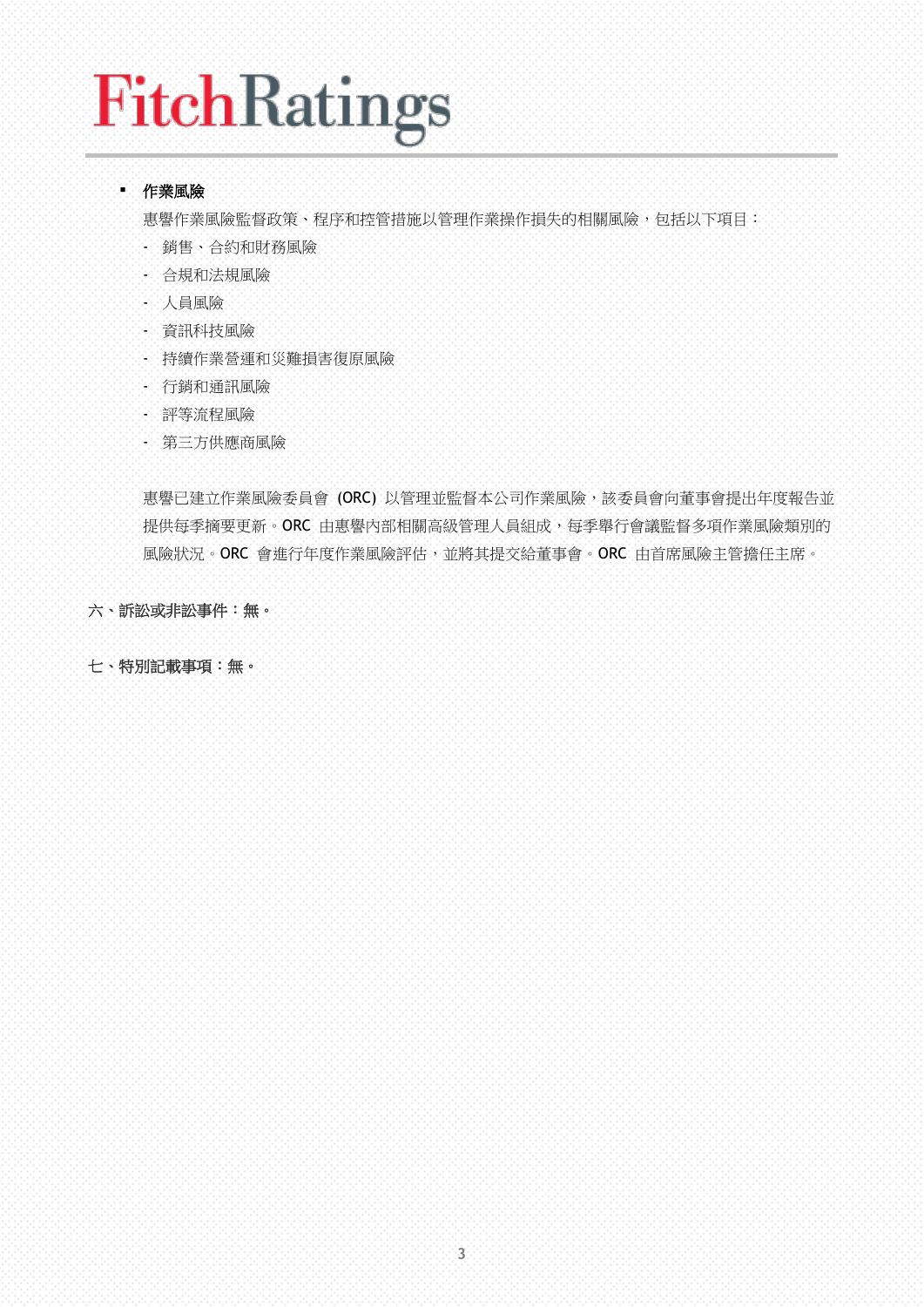### 【附件一】

惠譽的評等準則闡述前瞻性的評等方法、方針與假設,說明分析重點及分析受限範圍。該評等準則受到一致應 用,讓所給予的評等在全球金融市場可作比較。

評等準則分為三種級別:

- 主要評等準則**(Master Criteria)**:依產業類別訂定的評等方法。
- 跨業別評等準則**(Cross-Sector Criteria)**:適用多個產業或領域的評等方法。
- 特定業別評等準則**(Sector-Specific Criteria)**:對特定產業類別的評等方法,及針對特定信用因素。

惠譽信評台灣分公司適用的評等準則如下表:

| 業別<br><b>Sector</b> | 評等準則報告<br>Criteria Title                                                                   | 準則級別<br><b>Criteria Type</b>  | 最近修訂日期<br><b>Publication</b><br><b>Date</b> |
|---------------------|--------------------------------------------------------------------------------------------|-------------------------------|---------------------------------------------|
| 企業                  | 企業評等準則                                                                                     | 主要評等準則                        | 15-Oct-2021                                 |
| Corporate           | <b>Corporate Rating Criteria</b>                                                           | Master                        |                                             |
| 企業<br>Corporate     | 産業評等導航、企業評等準則附錄<br>Sector Navigators - Addendum to the Corporate<br>Rating Criteria        | 主要評等準則<br>Master              | 30-Apr-2021<br>15-Oct-2021                  |
| 企業                  | 企業混合型資本證券考量與級別調整準則                                                                         | 跨業別評等準則                       | 12-Nov-2020                                 |
| Corporate           | Corporate Hybrids Treatment and Notching Criteria                                          | Cross-Sector                  |                                             |
| 企業<br>Corporate     | 個別國家於回收率評等準則作法<br>Country-Specific Treatment of Recovery Ratings<br><b>Rating Criteria</b> | 跨業別評等準則<br>Cross-Sector       | 5-Jan-2021                                  |
| 企業                  | 國內評等準則                                                                                     | 跨業別評等準則                       | 22-Dec-2020                                 |
| Corporate           | National Scale Ratings Criteria                                                            | Cross-Sector                  |                                             |
| 企業                  | 母公司與子公司評等關聯性準則                                                                             | 跨業別評等準則                       | 1-Dec-2021                                  |
| Corporate           | Parent and Subsidiary Linkage Rating Criteria                                              | Cross-Sector                  |                                             |
| 企業<br>Corporate     | 企業回收評等及債項評級準則<br>Corporates Recovery Ratings and Instrument Rating<br>Criteria             | 特定業別評等準則<br>Sector - Specific | 9-Apr-2021                                  |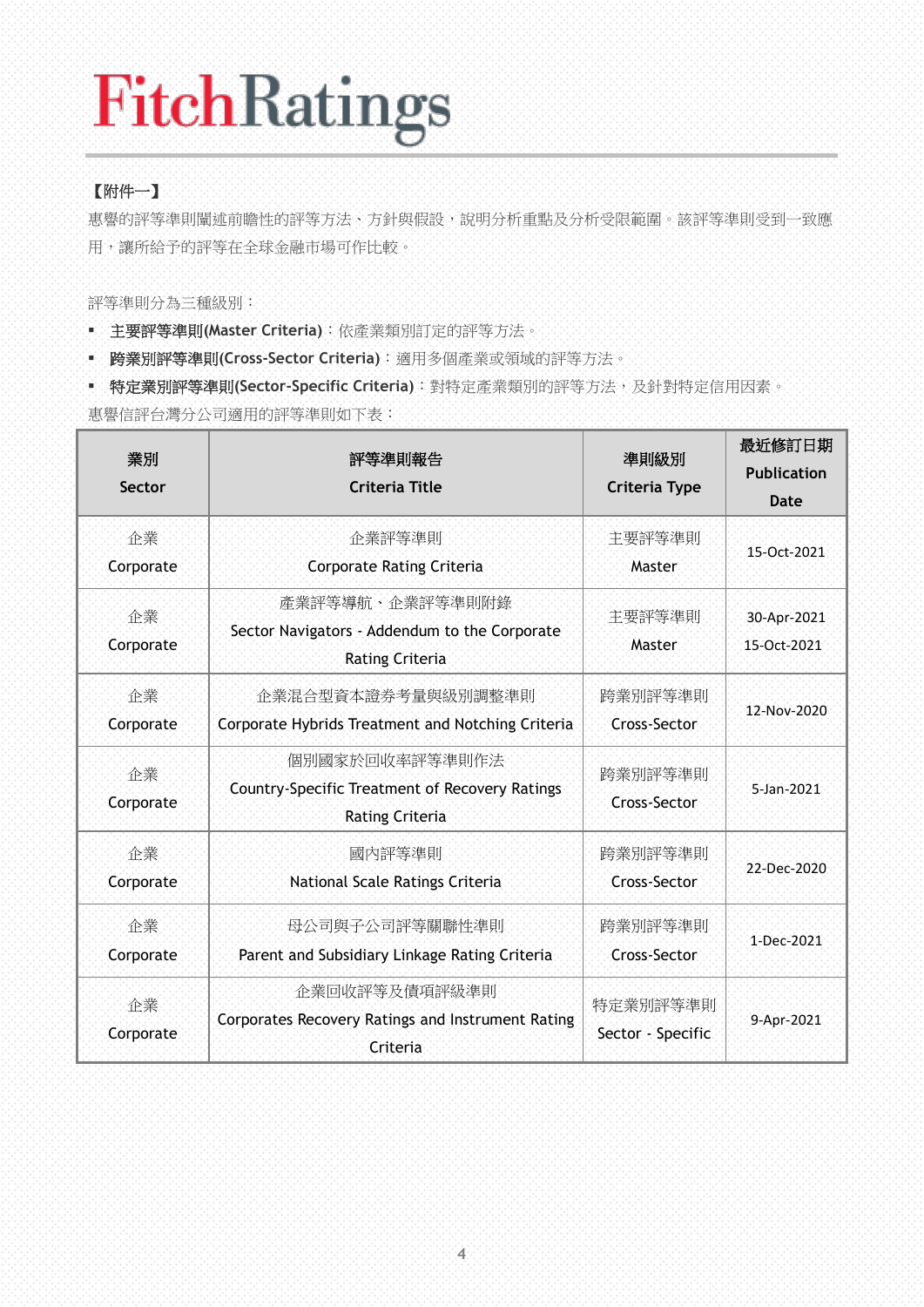| 業別<br><b>Sector</b>                              | 評等準則報告<br><b>Criteria Title</b>                                                     | 準則級別<br><b>Criteria Type</b> | 最近修訂日期<br>Publication<br><b>Date</b> |
|--------------------------------------------------|-------------------------------------------------------------------------------------|------------------------------|--------------------------------------|
| 金融機構<br>Financial<br>Institutions                | 銀行評等準則<br><b>Bank Rating Criteria</b>                                               | 主要評等準則<br>Master             | 12-Nov-2021                          |
| 金融機構<br>Financial<br>Institutions                | 非銀行金融機構評等準則<br>Non-Bank Financial Institutions Rating Criteria                      | 主要評等準則<br>Master             | 28-Feb-2020                          |
| 保險<br>Insurance                                  | 保險評等準則<br><b>Insurance Rating Criteria</b>                                          | 主要評等準則<br>Master             | 15-Apr-2021<br>26-Nov-2021           |
| 國際公共財政<br>International<br><b>Public Finance</b> | 政府關聯企業評等準則<br>Government-Related Entities Rating Criteria                           | 跨業別評等準則<br>Cross-Sector      | 30-Sep-2020                          |
| 公共財政<br><b>Public Finance</b>                    | 公有事業及收入基礎支撐企業之評等準則<br>Public Sector, Revenue-Suporrted Entities Ratings<br>Criteria | 主要評等準則<br>Master             | 23-Feb-2021<br>1-Sep-2021            |
| 國家主權<br>Sovereigns                               | 國家主權評等準則<br>Sovereign Ratings Criteria                                              | 主要評等準則<br>Master             | 26-Apr-2021                          |
| 國家主權<br>Sovereigns                               | 國家評等上限<br><b>Country Ceilings Criteria</b>                                          | 跨業別評等準則<br>Cross-Sector      | 01-Jul-2020                          |

前揭評等準則 110 年主要修訂內容與對評等之影響,分述如下:

### 企業評等準則 **(Corporate Rating Criteria)**

- 主要修訂內容: 在 10 月 15 日, 惠譽針對企業中的金融營運採取與非銀行金融機構之金融租賃一致的財務指 標,以設定對該金融營運的槓桿標準(總負債/股東權益)。惠譽實施了一種新方法來確定目標資本結構和相應 的假設資本要求,其中銀行評級標準更適合評估金融業務。
- 對評等影響:無。

### 產業評等導航 **-**企業評等準則附錄 **(Sector Navigators - Addendum to the Corporate Rating Criteria)**

- 主要修訂內容:在 10 月 15 日,惠譽在 10 月版推出了新的行業評估導航"保險經紀人/服務商"。保險經 紀人/服務導航器反映了從保險業向公司的分析覆蓋範圍的轉變,旨在為如何在公司框架下評估這些發行人提 供透明度。
- 對評等影響:無。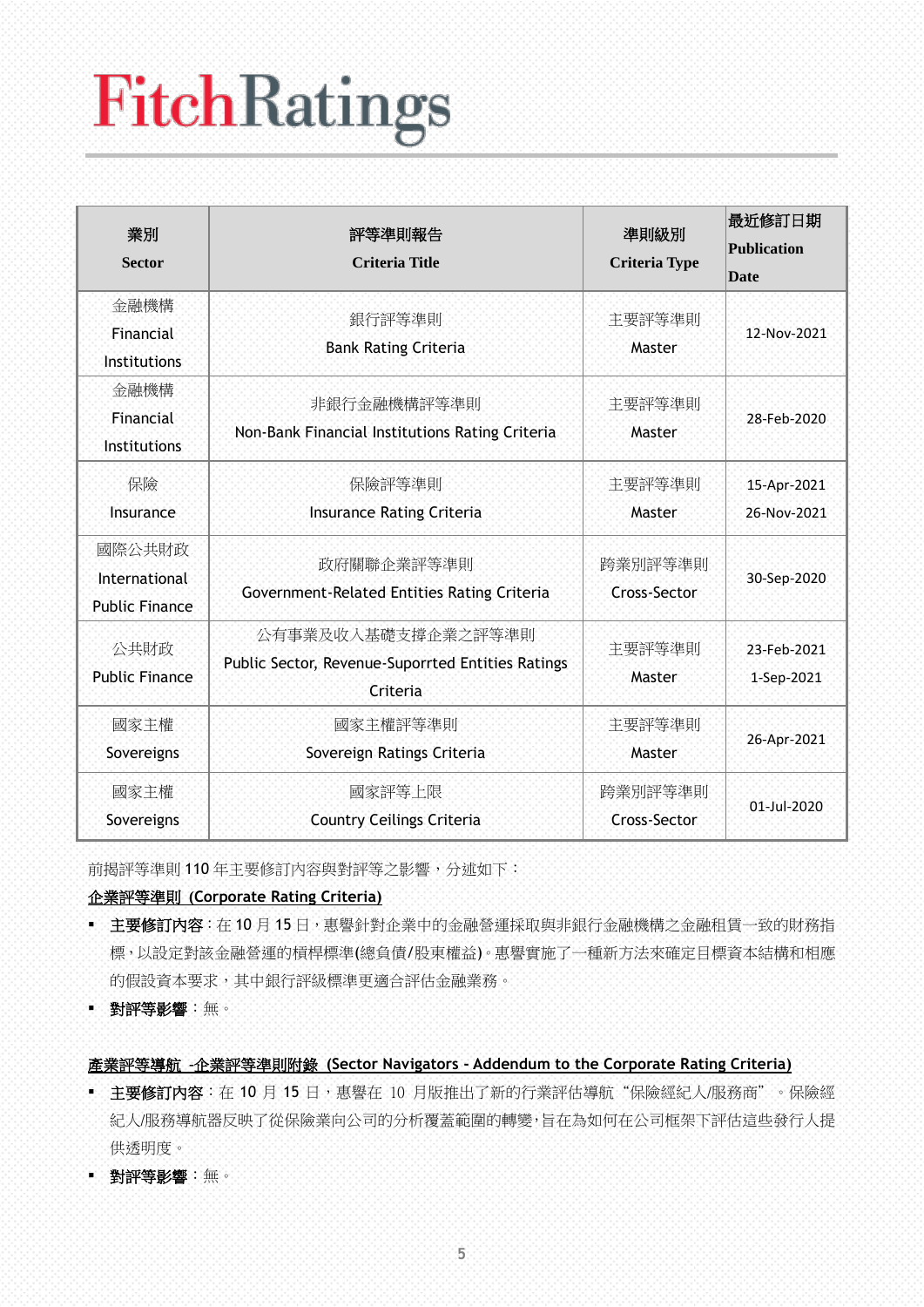### 企業混合型資本證券考量與級別調整準則 **(Corporate Hybrids Treatment and Notching Criteria)**

- 主要修訂內容:無。
- 對評等影響:無。

### 個別國家於回收率評等準則作法 **(Country-Specific Treatment of Recovery Ratings Rating Criteria)**

- 主要修訂內容:無。
- 對評等影響:無。

### 國內評等準則 **(National Scale Ratings Criteria)**

- 主要修訂內容:無。
- 對評等影響:無。

### 母公司與子公司評等關聯性準則 **(Parent and Subsidiary Linkage Rating Criteria)**

- 主要修訂內容:在12月1日,本報告更新了惠譽為企業、基礎設施和項目融資以及公共金融部門的集團結 構內的母公司和/或子公司分配評級的方法。這包括引入更具規範性的級別調整,以及加入新的評級因素以便 完善"強母公司"或"強子公司"評級方法路徑。
- 對評等影響:無。

### 企業回收評等及債項評級準則 **(Corporates Recovery Ratings and Instrument Rating Criteria)**

- 主**要修訂內容:**在4月9日,本報告更新了惠譽為企業發行人回收評級和債項評級的方法。這些變化包括在 特定區域的"RR2"級別中引入區域多頻段和無擔保/第二留置權上限,以及在過渡區域中簡化回收評等 (RR) 和級別調整。
- 對評等影響:無。

### 銀行評等準則 **(Bank Rating Criteria)**

- 主要修訂內容: 在 11 月 12 日,惠譽引入了一種固定權重方案,從銀行對每個關鍵評等驅動因素的得分中得 出隱含的個別實力評等 (VR)。惠譽引入了"政府支持評等"(GSRs)和"股東支持評等"(SSRs),分別提 供了惠譽對源於政府或所有者提供特別支持以防止銀行違約的可能性的看法。惠譽改變了它為推導隱含運營 環境得分的方式,使用惠譽解決方案的運營風險指數 (ORI)來取代先前的世界銀行營商環境 (EODB) 排名。
- 對評等影響:無。

### 非銀行金融機構評等準則 **(Non-Bank Financial Institutions Rating Criteria)**

- 主要修訂內容:無。
- 對評等影響:無。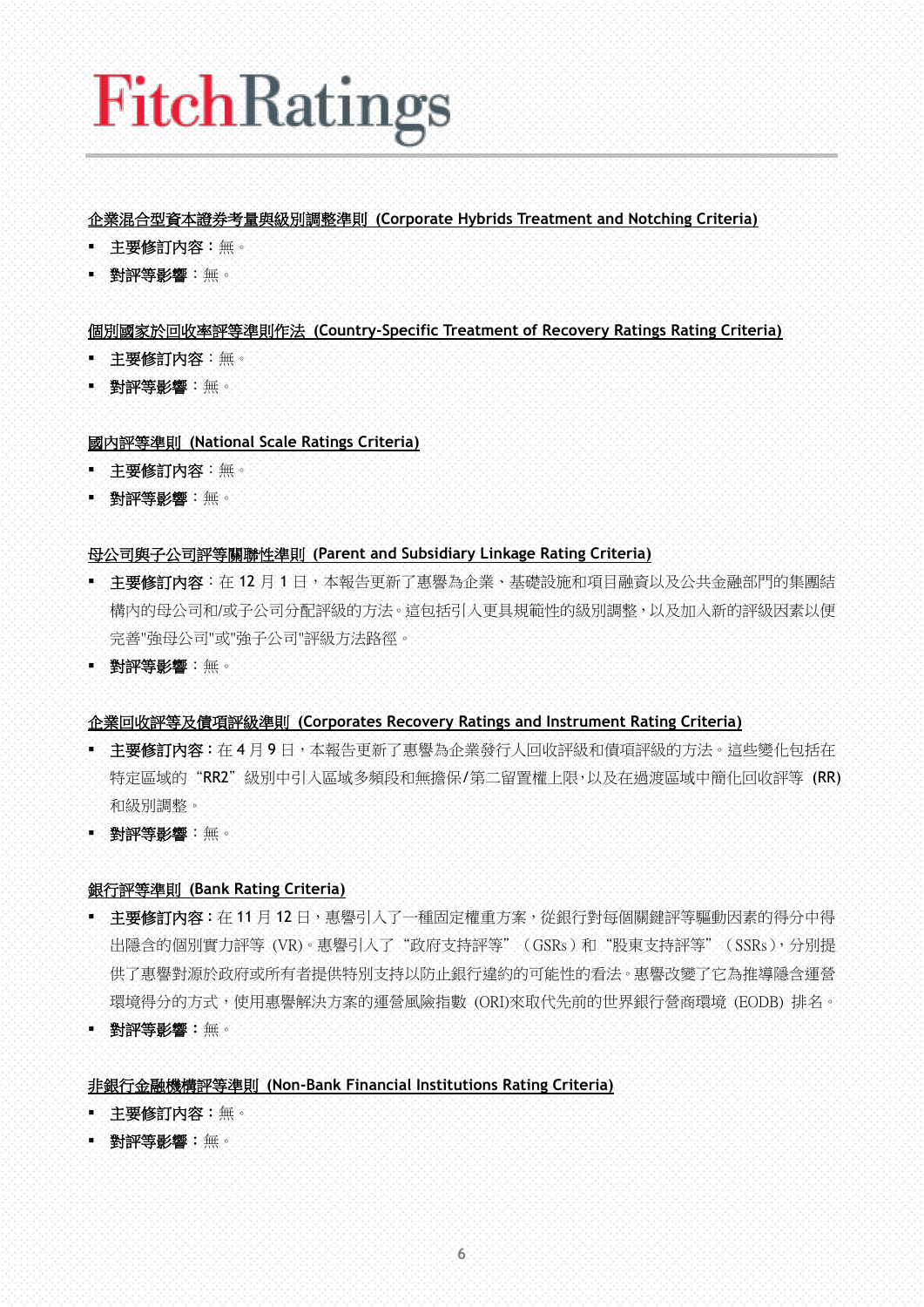### 保險評等準則 **(Insurance Rating Criteria)**

- 主要修訂內容:無。
- 對評等影響:無。

### 政府關聯企業評等準則 **(Government-Related Entities Rating Criteria)**

- 主要修訂內容:無。
- 對評等影響:無。

### 公有事業及收入基礎支撐企業之評等準則 **(Public Sector, Revenue-Supported Entities Rating Criteria)**

- 主要修訂內容:無。
- 對評等影響:無。

### 國家主權評等準則 **(Sovereign Ratings Criteria)**

- 主要修訂內容:無。
- 對評等影響:無。

### 國家評等上限 **(Country Ceilings Criteria)**

- 主要修訂內容:無。
- 對評等影響:無。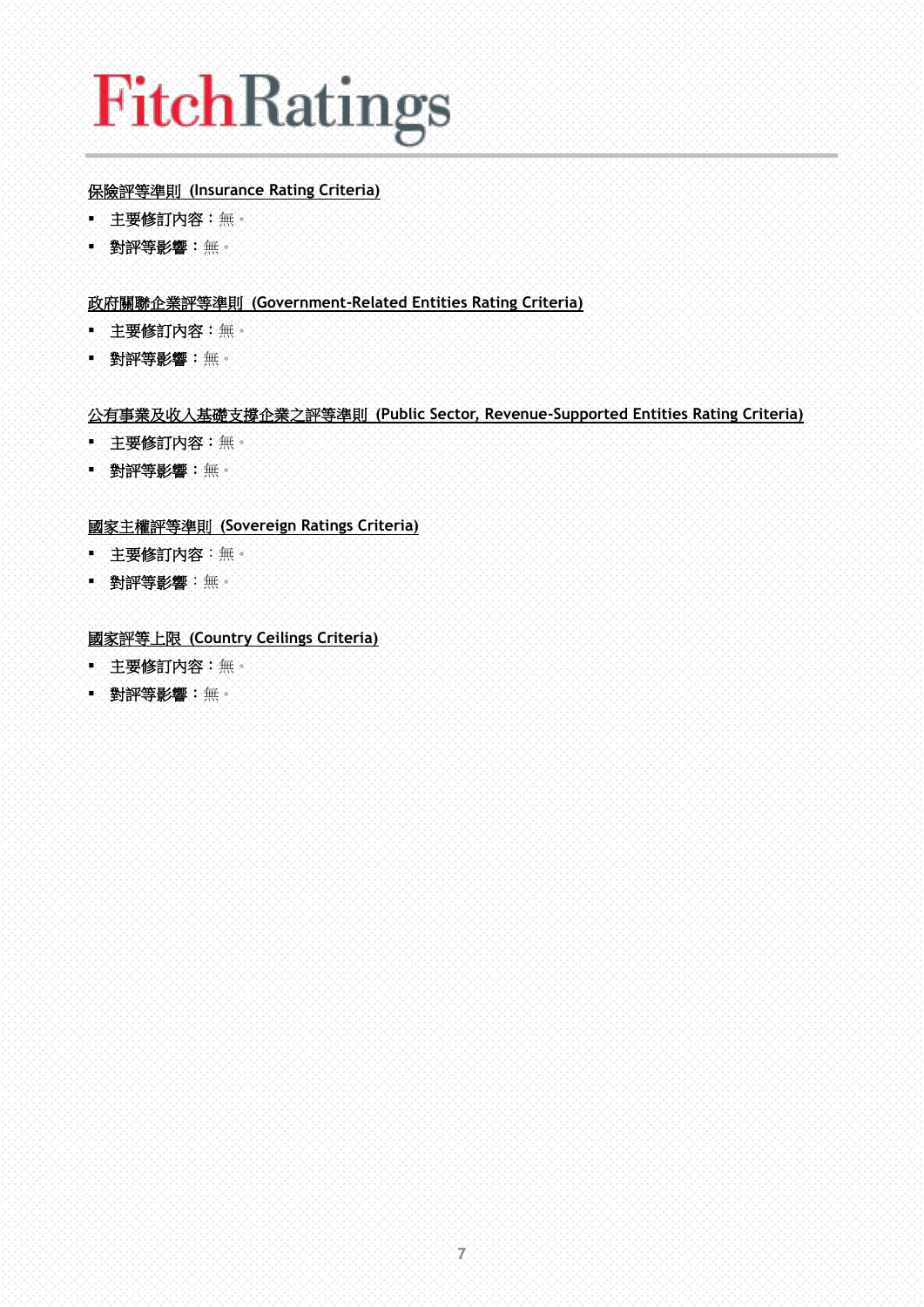### 【附件二】

惠譽信評台灣分公司公布之信用評等結果及信用評等異動資訊,可查詢惠譽台灣網站

( <https://www.fitchratings.com/zh/region/taiwan> )。



2021 年國內發行人評等與評等變動比率如下表:

|                | ע⊑ו<br>図 | 調升  | 調降 | 不變            | 違約  | 撤銷   |
|----------------|----------|-----|----|---------------|-----|------|
| 產業類別           | 件數       | (%) | %  | $\frac{9}{6}$ | (%) | $\%$ |
| 構 <sup>a</sup> | 52       |     |    | 98%           |     | 2%   |
| 企業             |          | 14% |    | 86%           |     |      |

**<sup>a</sup>** 金融機構包含銀行、金控、票券、證券、及租賃公司。

2021 年國內長期發行人評等變動比率如下表:

|                     | 國  | 調升 | 調降   | 不變   | 違約  | 撤銷  |
|---------------------|----|----|------|------|-----|-----|
| 業類別<br>库            | 件數 | %  | (% ) | (% ) | (%) | (%) |
| $\rightarrow$<br>咸隆 |    |    |      | 100  |     |     |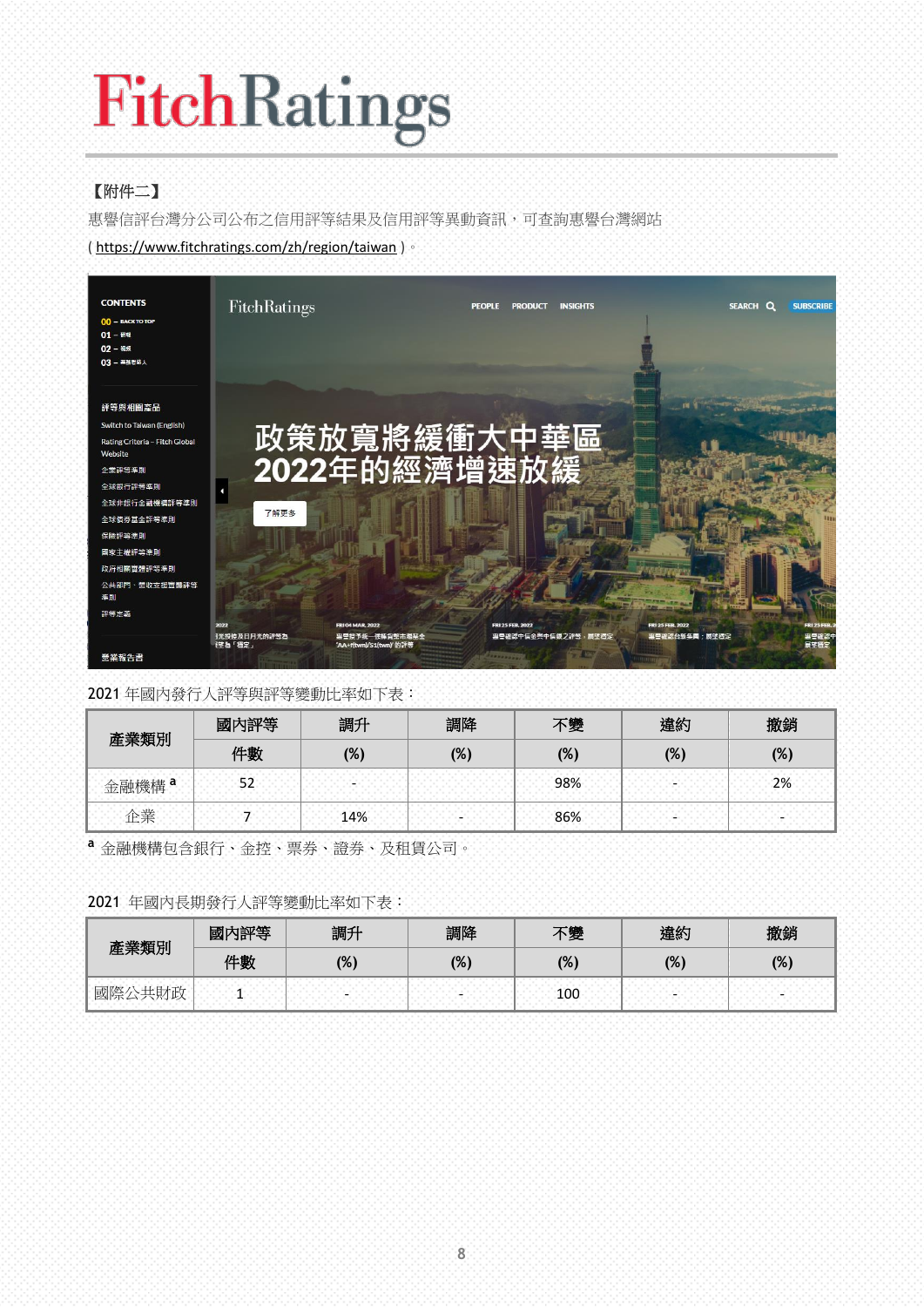### 2021 年其他國內評等與評等變動比率如下表:

| 評等別                                | 國內評等 | 調升  | 調降  | 不變   | 違約  | 撤銷  |
|------------------------------------|------|-----|-----|------|-----|-----|
|                                    | 件數   | (%) | (%) | (%)  | (%) | (%) |
| 基金評等 <sup>b</sup><br>(Fund Rating) | 12   | 8%  |     | 92%  |     |     |
| 保險人財務強度<br>c<br>(IFS)              |      |     |     | 100% |     |     |

**<sup>b</sup>** 本國基金信用品質評等。

**<sup>c</sup>**國內發行人財務實力評等。

注釋:所有評等變動均在於級別程度(+,-)及與上一年度比較;只適用於已發佈評等。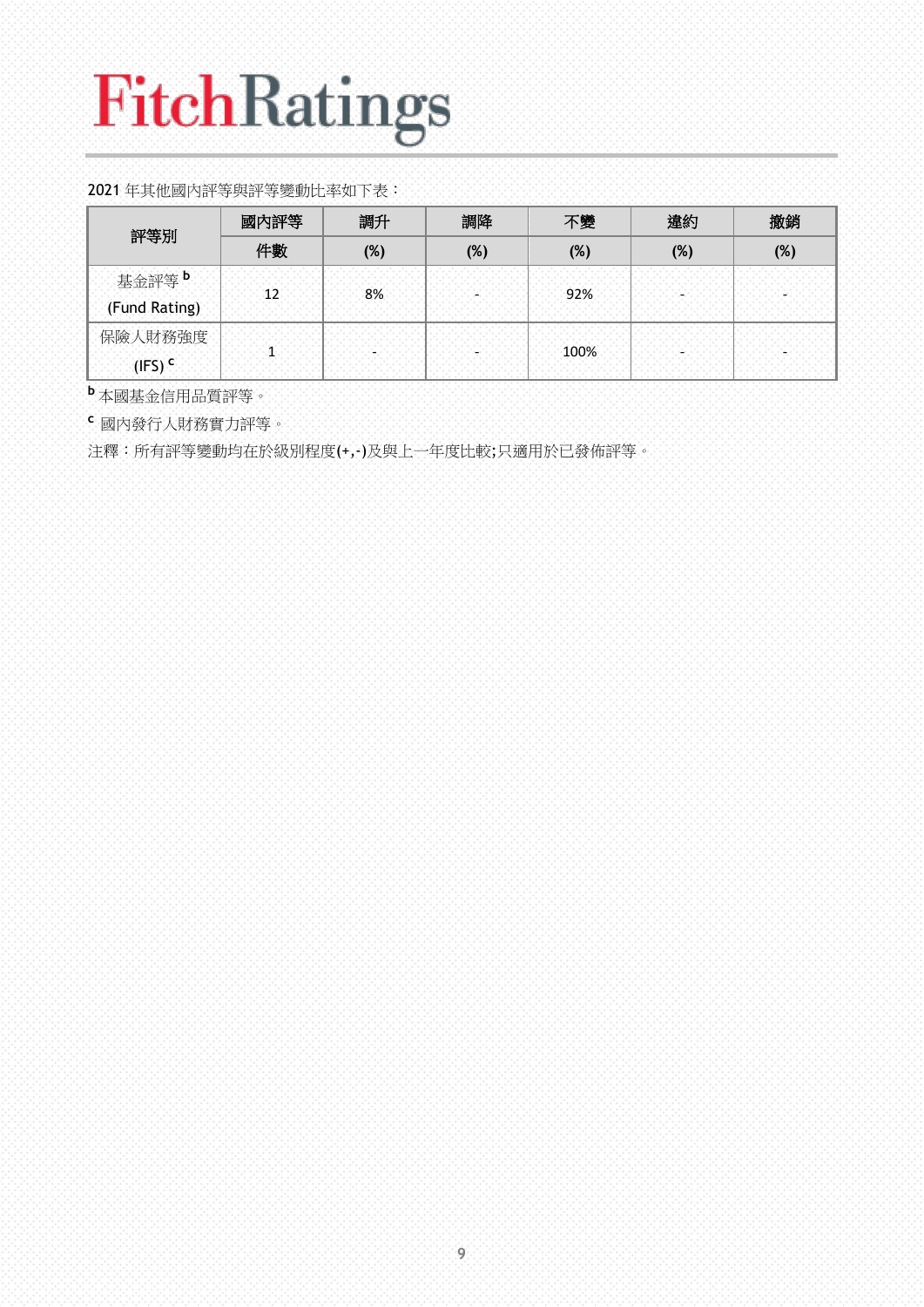### 【附件三】國內發行人評等 **<sup>d</sup>** 近十年變動與違約**(D(twn))**比率

一年變動與違約比率: 2021 年序列

|                    | AAA(twn) | AA(twn)  | A(twn)   | BBB(twn) | BB(twn)  | B(twn)   | CCC(twn)to<br>C(twn) | D(twn)   | <b>WD<sup>e</sup></b> |
|--------------------|----------|----------|----------|----------|----------|----------|----------------------|----------|-----------------------|
| AAA(twn)           | 100.00%  | $0.00\%$ | $0.00\%$ | $0.00\%$ | $0.00\%$ | $0.00\%$ | $0.00\%$             | $0.00\%$ | $0.00\%$              |
| AA(twn)            | $0.00\%$ | 94.74%   | $0.00\%$ | 0.00%    | $0.00\%$ | $0.00\%$ | $0.00\%$             | $0.00\%$ | 5.26%                 |
| A(twn)             | $0.00\%$ | 3.03%    | 96.97%   | $0.00\%$ | $0.00\%$ | $0.00\%$ | $0.00\%$             | $0.00\%$ | $0.00\%$              |
| BBB(twn)           | $0.00\%$ | $0.00\%$ | 0.00%    | 100.00%  | $0.00\%$ | $0.00\%$ | $0.00\%$             | $0.00\%$ | $0.00\%$              |
| BB(twn)            | $0.00\%$ | $0.00\%$ | $0.00\%$ | $0.00\%$ | $0.00\%$ | $0.00\%$ | $0.00\%$             | $0.00\%$ | $0.00\%$              |
| B(twn)             | $0.00\%$ | $0.00\%$ | $0.00\%$ | $0.00\%$ | $0.00\%$ | $0.00\%$ | 0.00%                | $0.00\%$ | $0.00\%$              |
| CCC(twn) to C(twn) | $0.00\%$ | $0.00\%$ | $0.00\%$ | $0.00\%$ | $0.00\%$ | $0.00\%$ | $0.00\%$             | $0.00\%$ | $0.00\%$              |

### 三年變動與違約比率: 2019 年序列

|                    | AAA(twn) | AA(twn)  | A(twn)   | BBB(twn) | BB(twn)  | B(twn)   | CCC(twn)to<br>C(twn) | D(twn)   | <b>WD</b> |
|--------------------|----------|----------|----------|----------|----------|----------|----------------------|----------|-----------|
| AAA(twn)           | 100%     | $0.00\%$ | $0.00\%$ | $0.00\%$ | $0.00\%$ | $0.00\%$ | $0.00\%$             | $0.00\%$ | $0.00\%$  |
| AA(twn)            | 0.00%    | 77.78%   | $0.00\%$ | 0.00%    | $0.00\%$ | $0.00\%$ | 0.00%                | $0.00\%$ | 22.22%    |
| A(twn)             | $0.00\%$ | 9.09%    | 90.91%   | $0.00\%$ | $0.00\%$ | $0.00\%$ | $0.00\%$             | $0.00\%$ | $0.00\%$  |
| BBB(twn)           | $0.00\%$ | $0.00\%$ | $0.00\%$ | 100%     | $0.00\%$ | $0.00\%$ | $0.00\%$             | $0.00\%$ | 0.00%     |
| BB(twn)            | $0.00\%$ | $0.00\%$ | $0.00\%$ | $0.00\%$ | 0.00%    | $0.00\%$ | $0.00\%$             | $0.00\%$ | $0.00\%$  |
| B(twn)             | $0.00\%$ | $0.00\%$ | $0.00\%$ | $0.00\%$ | $0.00\%$ | $0.00\%$ | 0.00%                | $0.00\%$ | $0.00\%$  |
| CCC(twn) to C(twn) | $0.00\%$ | $0.00\%$ | $0.00\%$ | $0.00\%$ | $0.00\%$ | $0.00\%$ | $0.00\%$             | $0.00\%$ | $0.00\%$  |

### 五年變動與違約比率: 2017 年序列

|                    | AAA(twn) | AA(twn)  | A(twn)   | BBB(twn) | BB(twn)  | B(twn)   | CCC(twn)to<br>C(twn) | D(twn)   | <b>WD</b> |
|--------------------|----------|----------|----------|----------|----------|----------|----------------------|----------|-----------|
| AAA(twn)           | 50.00%   | $0.00\%$ | $0.00\%$ | $0.00\%$ | $0.00\%$ | $0.00\%$ | $0.00\%$             | $0.00\%$ | 50.00%    |
| AA(twn)            | $0.00\%$ | 70.59%   | $0.00\%$ | $0.00\%$ | $0.00\%$ | $0.00\%$ | $0.00\%$             | $0.00\%$ | 29.41%    |
| A(twn)             | $0.00\%$ | 10.34%   | 86.21%   | $0.00\%$ | $0.00\%$ | $0.00\%$ | $0.00\%$             | $0.00\%$ | 3.45%     |
| BBB(twn)           | $0.00\%$ | $0.00\%$ | 20.00%   | 60.00%   | $0.00\%$ | $0.00\%$ | $0.00\%$             | $0.00\%$ | 20.00%    |
| BB(twn)            | $0.00\%$ | $0.00\%$ | $0.00\%$ | $0.00\%$ | $0.00\%$ | $0.00\%$ | $0.00\%$             | $0.00\%$ | $0.00\%$  |
| B(twn)             | $0.00\%$ | $0.00\%$ | $0.00\%$ | $0.00\%$ | $0.00\%$ | $0.00\%$ | $0.00\%$             | $0.00\%$ | $0.00\%$  |
| CCC(twn) to C(twn) | $0.00\%$ | $0.00\%$ | $0.00\%$ | $0.00\%$ | $0.00\%$ | $0.00\%$ | $0.00\%$             | $0.00\%$ | $0.00\%$  |